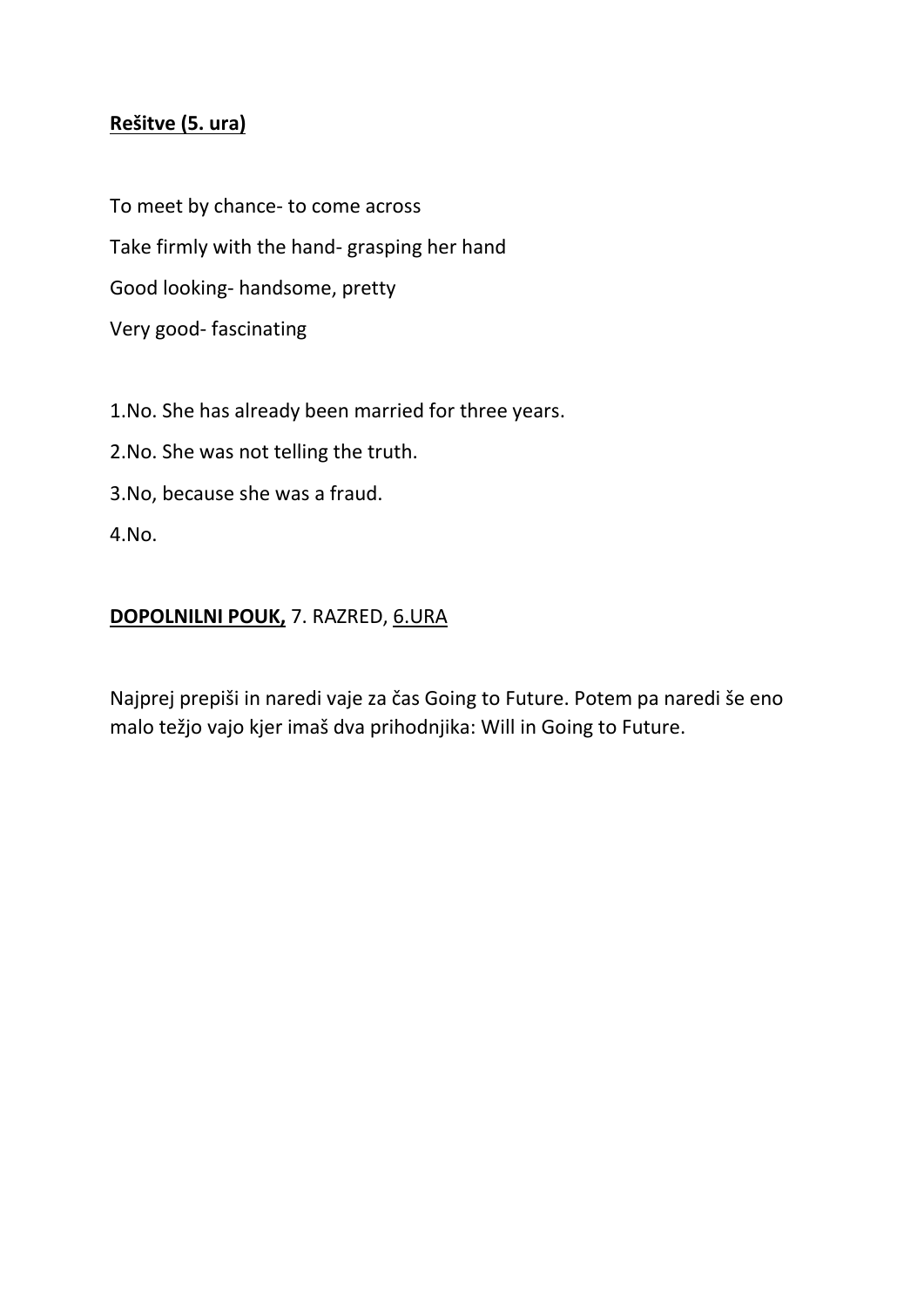

about future plans. It expresses an intention, decision which has already been made. e.g.: I am going to tell him this evening. She isn't going to work there.. Are you going to read the book?

You can also use be going to  $+$  infinitive to predict future from present evidence. The future event is on the way.

e.g.: Look at the clouds. It's going to rain ! Look at the boy. He's going to fall.

Match the two columns using be going to. e.g. Jack is afraid of flying. That's why he is going to drive all the way to Bulgaria.

- 1. Jim loves Jane very much. He ....
- 2. Her dog died last month but we...
- 3. I am really depressed today. I ....
- 4. Peter's bought me The Da Vinci Code. I ...
- 5. There is James Bond on TV tonight. We..
- 6. It's Linda's birthday on Saturday. We...
- 7. Diane adores Justin Timberlake. She ...
- 8. I have all the ingredients I need so I ...
- 9. Jack is afraid of flying. That's why he ...
- 10. Susan wants to go to Spain this holiday so she...
- a....make an apple pie this evening.
- b ... buy his new CD.
- c ... learn some Spanish.
- d ... ask her to marry him this weekend.
- e... drive all the way to Bulgaria.
- f... give her a new one.
- g ... have a hot bath and eat chocolate.
- h ... read it as soon as I have more time.
- *i* ... throw a surprise party for her.
- j ... watch it.



#### **MAKE TRUE SENTENCES:**

e.g. (watch TV this evening)

- I am not going to watch TV this evening.
- 1. (go to the seaside this summer)
- 2. (have a party this weekend)
- 3. (do some sports this afternoon)
- 4. (go to the cinema this week)
- 5. (wash your hair tomorrow)

#### FINISH THE SENTENCES. USE GOING TO:

- 
- 2. Look at Peter. He is really pale. He ............
- 3. Ronaldinho has the ball now and he ...........!
- 4. Look at the plane. The engine is on fire! It ......
- 5. Careful! The egg ............
- 6. The sky is gray. It ............
- 7. He is holding a handkerchief. He ...